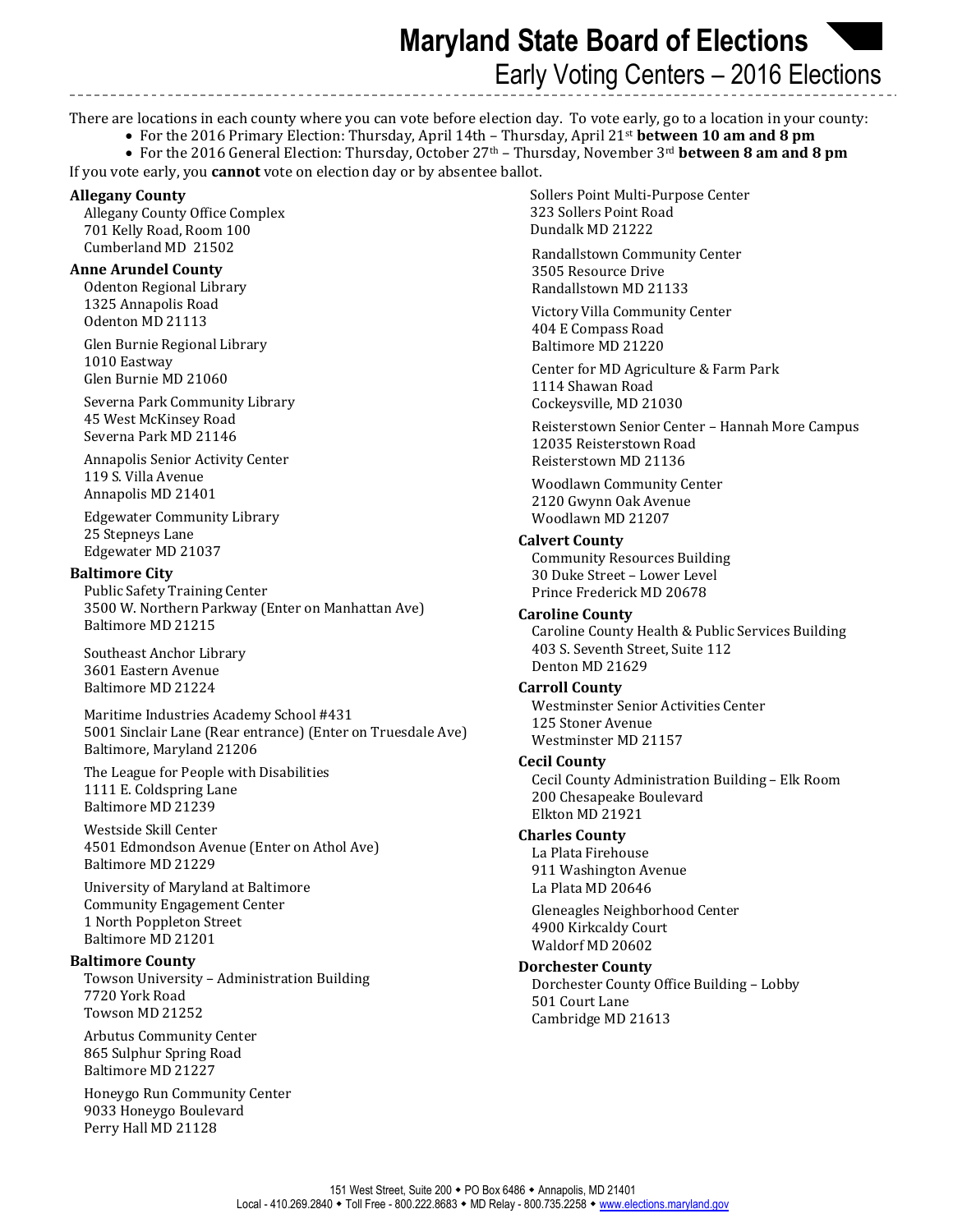### **Frederick County**

Frederick Senior Center 1440 Taney Avenue Frederick MD 21702

Thurmont Regional Library 76 E. Moser Road Thurmont MD 21788

 Urbana Regional Library 9020 Amelung Street Frederick MD 21704

 Middletown VFD Activities 1 Fireman's Lane Middletown MD 21769

## **Garrett County**

Oakland Community Center (The Armory) 14 N. 8<sup>th</sup> Street Oakland MD 21550

Northern Outreach Center 12601 National Pike Grantsville MD 21536

# **Harford County**

McFaul Activity Center 525 W. MacPhail Road Bel Air MD 21014

Edgewood Library 629 Edgewood Road Edgewood MD 21040

The University Center (formerly HEAT Center) 1201 Technology Drive Aberdeen MD 21001

Jarrettsville Library 3722 Norrisville Road Jarrettsville MD 21084

# **Howard County**

The Bain Senior Center 5470 Ruth Keeton Way Columbia MD 21044

Miller Branch Library 9421 Frederick Road Ellicott City MD 21042

Ridgely's Run Community Center 8400 Mission Road Jessup MD 21784

# **Kent County**

Kent County Public Library 408 High Street Chestertown MD 21620

# **Montgomery County**

Germantown Community Recreation Center 18905 Kingsview Road Germantown MD 20874

Marilyn J. Praisner Community Recreation Center 14906 Old Columbia Pike Burtonsville MD 20866

Executive Office Building Auditorium 101 Monroe Street Rockville MD 20850

Silver Spring Civic Building at Veterans Plaza One Veterans Place Silver Spring MD 20910

Activity Center at Bohrer Park Social Hall 506 S. Frederick Avenue Gaithersburg MD 20877

Damascus Community Recreation Center Social Hall 25520 Oak Drive Damascus MD 20872

Jane E. Lawton Community Recreation Center Social Hall 4301 Willow Lane Chevy Chase MD 20815

Mid-County Community Recreation Center Social Hall 2004 Queensguard Road Silver Spring MD 20906

Wheaton Volunteer Rescue Squad 2400 Arcola Avenue Wheaton MD 20902

Potomac Community Recreation Center 11315 Falls Road Potomac, MD 20854

# **Prince George's County**

Upper Marlboro Community Center 5400 Marlboro Race Track Road Upper Marlboro MD 20772

College Park Community Center 5051 Pierce Avenue College Park MD 20740

Bowie Gymnasium 4100 Northview Drive Bowie MD 20716

Wayne K. Curry Sports and Learning Complex 8001 Sheriff Road Landover MD 20785

Baden Community Center 13601 Baden-Westwood Road Brandywine MD 20613

Laurel – Beltsville Senior Activity Center 7120 Contee Road Laurel MD 20707

Suitland Community Park School Center 5600 Regency Lane Forestville MD 20747

Southern Regional Technology and Recreation Complex 7007 Bock Road Fort Washington MD 20744

Accokeek VFD Training and Activity Center 16111 Livingston Road Accokeek MD 20607

# **Queen Anne's County**

Kent Island Fire Department 1610 Main Street Chester MD 21619

Queen Anne's Office Building, Conference Rm. 110 Vincit Street Centreville MD 21617

**Saint Mary's County** Hollywood Firehouse Carnival Bingo Building 24801 Three Notch Road Hollywood MD 20636